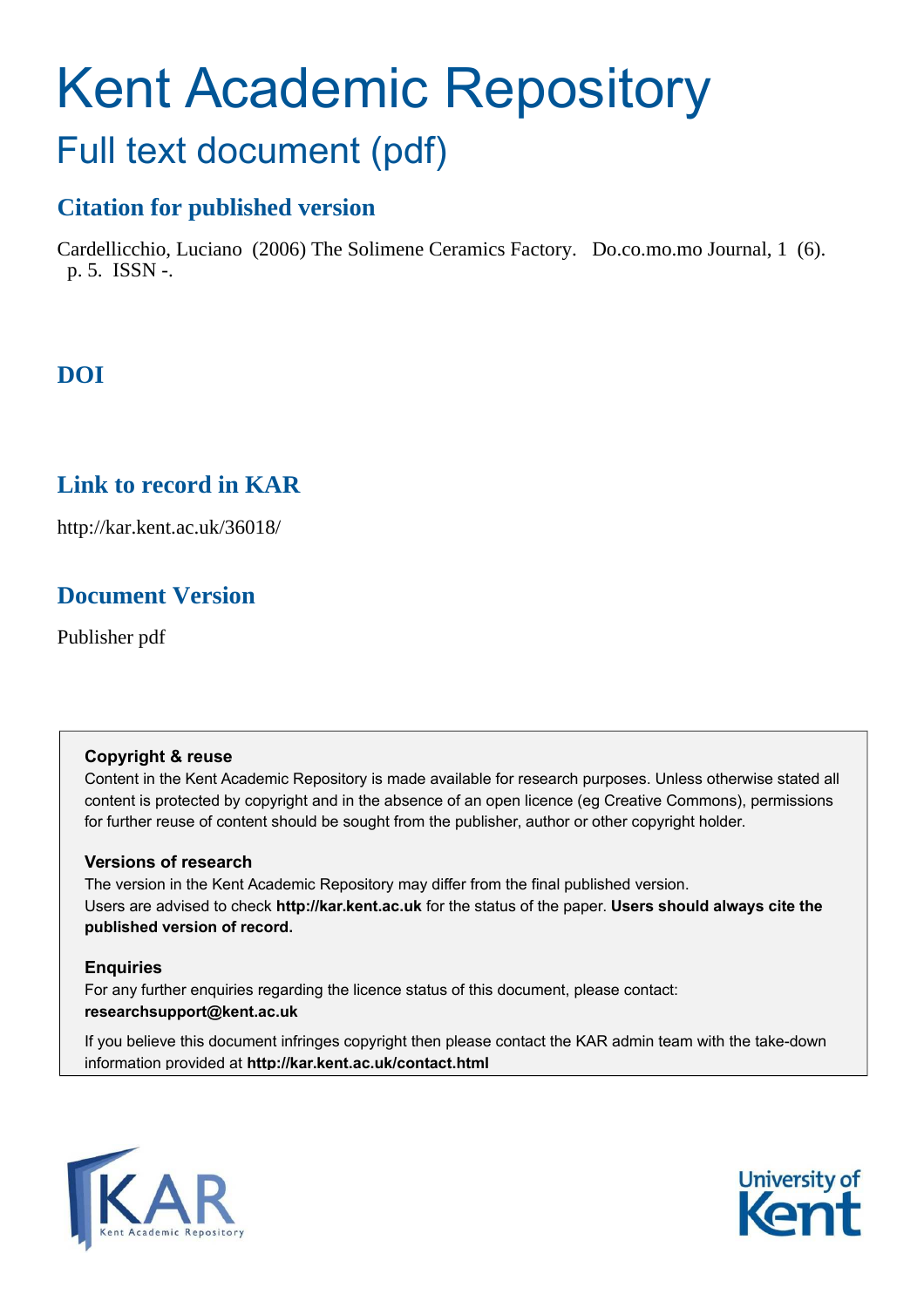# **d o c o \_ m o m o \_**

# **Minimum Documentation Fiche 2008** of buildings, sites and neighbourhoods of the

composed by national/regional working party of: **DOCOMOMO Italia**

#### **0.1 Picture of building/site**



Depicted item: **Main view of the factory**  source: **Photographer Marco Biuzzi**  date: **August 2006** 

**d o c o \_ m o m o \_**

*for office use only* 

International working party for **documentation and conservation** 

**modern movement**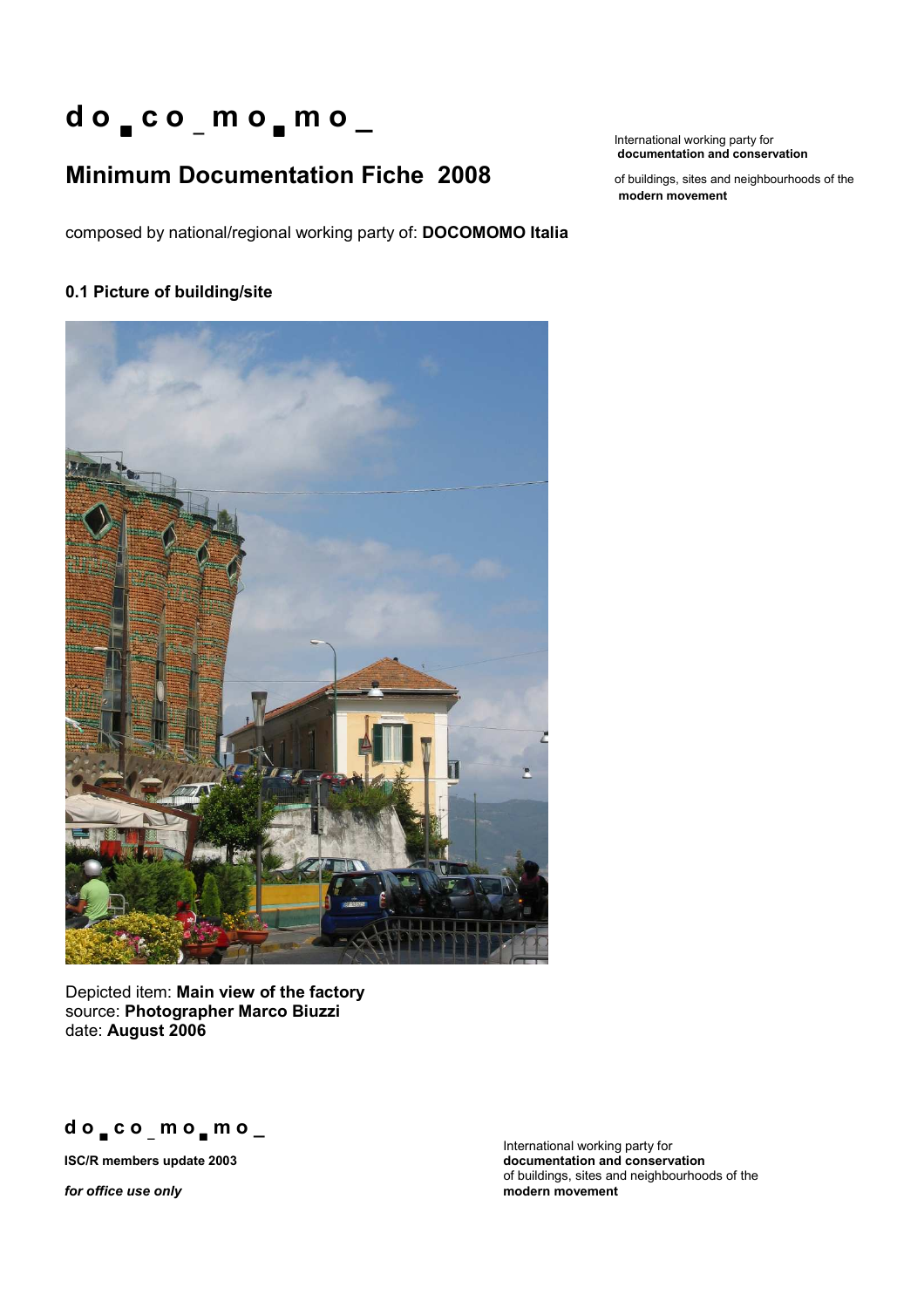**1. Identity of building/group of buildings/urban scheme/landscape/garden**  1.1 Current name of building **Solimene Ceramics Factory**  3 1.2 Variant or former name 4 1.3 Number & name of street **7 Via Madonna degli Angeli**  5 1.4 Town **Vietri sul Mare**  6 1.5 Province/state **Salerno**  7 Zip code **84019** 8 1.7 Country **Italy** 9 1.8 National grid reference *Piano Regolatore Generale del Comune di Vietri Sul Mare; Piano Urbanistico Territoriale dell'area Sorrentino-Amalfitana* 10 1.9 Classification/typology **IND Ceramics Factory**  11 1.10 Protection status & date 12

 $for$  office use only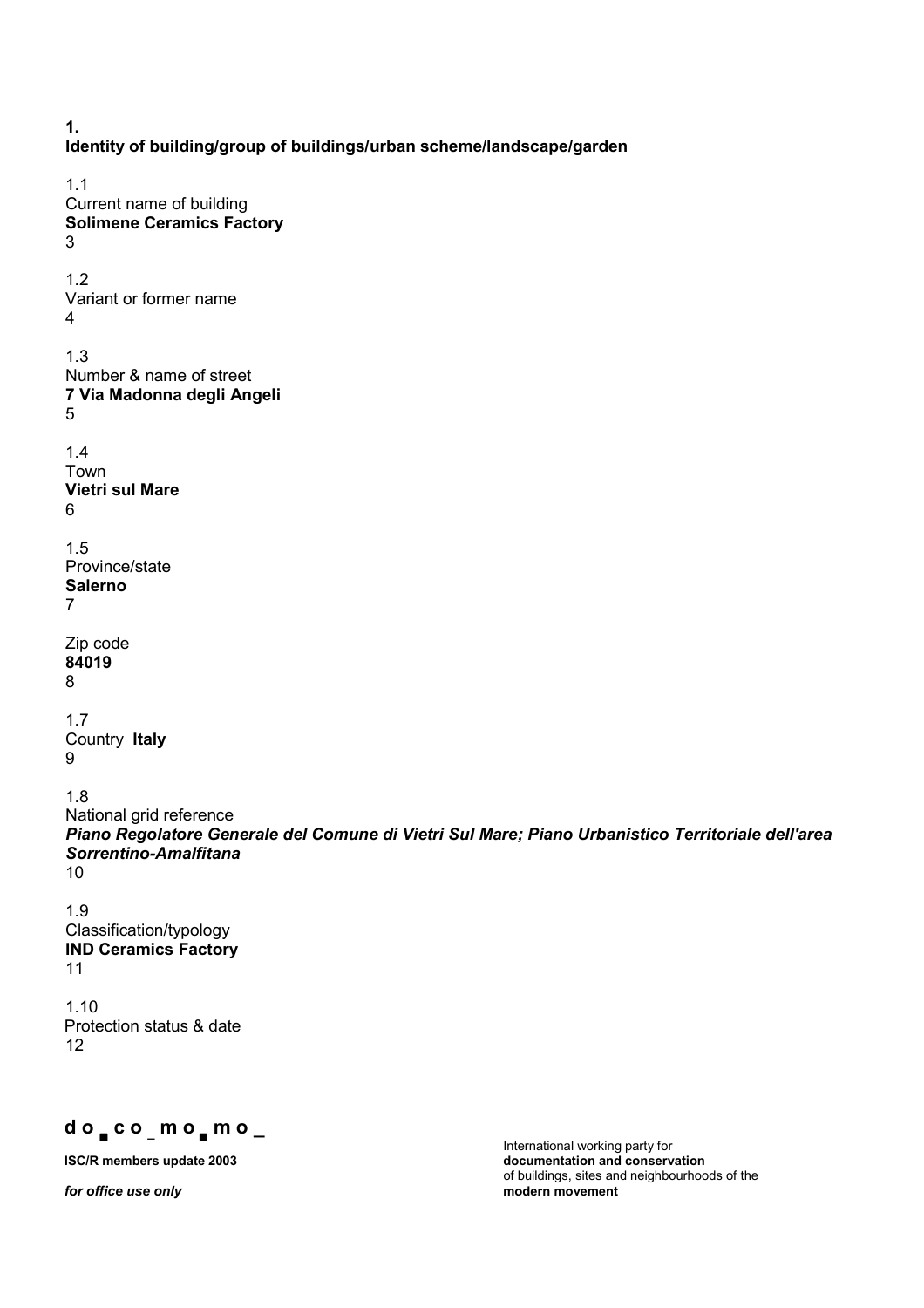**2.** 

#### **History of building**

2.1

Original brief/purpose

**The building was created to provide new spaces for the production and the sale of ceramics, following an increase in production at the Solimene company, which was at the time based, with firnaces, at the Marina di Vietri**.

13

2.2 Dates: commission/completion **Design, 1953; Construction, 1953-1956** 14

2.3

Architectural and other designers **Paolo Soleri**  15

2.4 Others associated with building 16

2.5

Significant alterations with dates

**In order to facilitate the supply of materials to the highest levels of the factory, a lift was added to the side of the production hall. This led to the removal of a section of the original parapets on the terraces which overlooked the hall, and to the connection of the base of the freight lift, and the floor, with a steel sheet (1990s).** 

17

2.6 Current use **Ceramics Factory, Ceramics School**  18

2.7

Current condition

**Today, the building follows the original plan, except in the central section, which holds the production hall. Despite various functional alterations, due to changes in the production cycle of ceramics, the building remains in good condition.** 

19

**3.** 

#### **d o c o \_ m o m o \_**

*for office use only* **modern movement**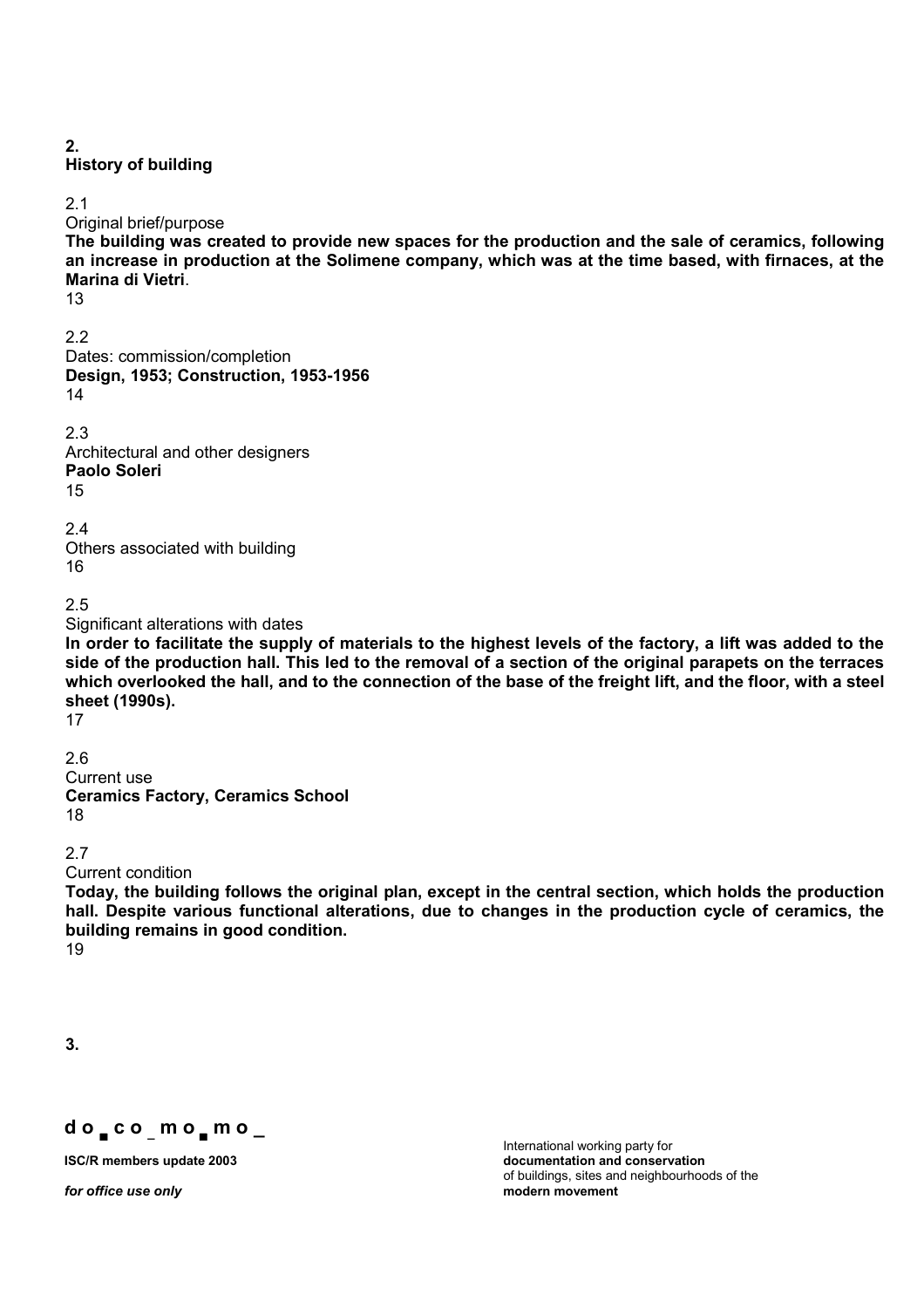#### **Description**

3.1

#### General description

**The factory lies on a trapezoidal shaped plot, flanked on one side by the mountain which overlooks Vietri. The plot is orientated along a west-east axis, which was leveled out expressly for construction. The section which belongs to the Soleri project is made up of a full-height area, illuminated by a skylight, onto which overlook three levels of terraces, which are used as workspaces for lathe turners and decorators. The production cycle of ceramic proceeds from the top level to the bottom: this greatly influences the spatial lay-out of the building. The highest floor is dedicated to lathing and modeling; the first stage of cooking took place in the vertical oven (now removed) which connected to every level of the factory; transport along an inclined floor on the lower floor, used for decoration; then the second stage of cooking, and finally the showing and sale on the ground floor, via a second ramp. The side**  which faces the mountain is entirely blocked, and, on the ground floor, was designed as an internal **driveway, for the loading and transportation of ceramics. Today, is holds the horizontal oven which is currently in use. The only view of the factory is outlined, on three sides, by the curving profile of Via Madonna degli Angeli, and is shaped by a partition, itself as tall as the building, and made up of upturned cones of polychrome ceramic, alternated with glass semi-lozenges. This continual line of ceramic and glass lies on a cement (Opus Caementicium) basement, which provides a level base for the cones, uniforming the view from the street. The basement is moreover decorated by plates and ceramics plastered directly in the concrete, which add an element of propaganda.** 

 $\mathfrak{p}$ 

#### 3.2

Construction

**The supporting structure of the building is formed from reinforced-concrete frames, and floors of lateral-cement. In particular, the floors and inclined ramps in the large production room are supported by frames, made up of full-height tree-shaped pillars which connect to a rectangular system of beams, within the covering skylight. The latter is an impluvium octagonal pillar, consisting of an inclined attic of lateral-cement, surrounded by prefabricated cement supports, in squared sections. The holes left by these supports were at first filled by glass sheets, and later by similar forms in resined glass. The entire perforated attic is made up of supporting pignatte and beams made on location, coming from a complementary cement attic, and insulating layer. Near the three sides of the facade, the surrounding supporting structure is articulated by pairs of pilasters, in a V shape, inclined according to the positioning of the covering cones.** 

**These last are generated by the overlapping of circular base vases, 18cm high, placed one on top of the other with a layer of mortar, in the same style as a perforated wall. Indeed, after turning, the sides of the vases were lightly crushed, in order to give a horizontal base for the mortar and following level.**  21

3.3

**Context** 

**The building lies on the outskirts of the Vietri in the vicinity of the crossroad between the state road to Salerno, and the road to the small Madonna degli Angeli church.**  22

**4**

#### **d o c o \_ m o m o \_**

*for office use only* **modern movement**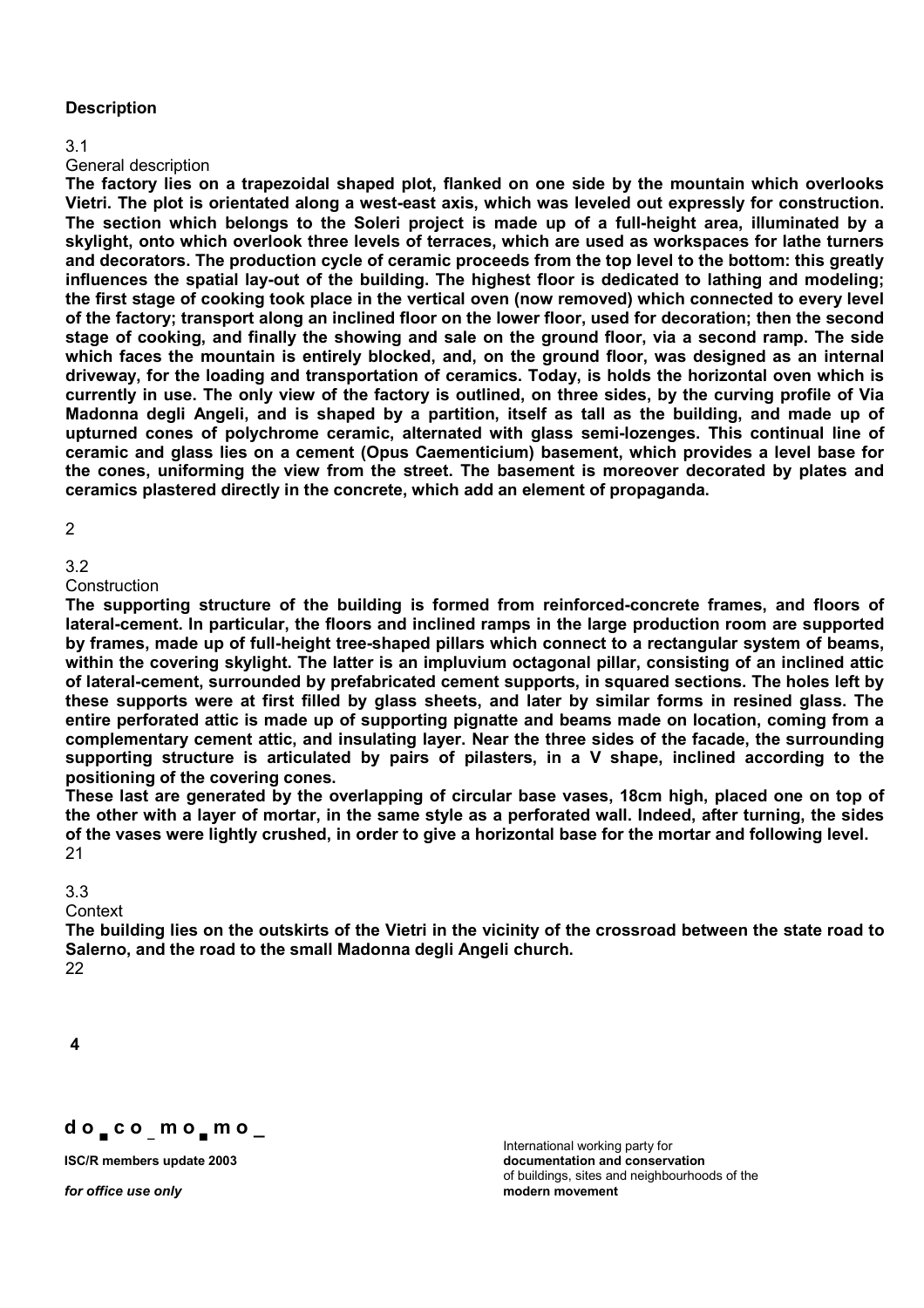#### **Evaluation**

#### 4.1

**Technical** 

**The construction of the terracotta wall is the element in which the process of translation, undertaken by the client Vincenzo Solimene from the almost picturesque drawings of Soleri, is most visible. This structure is in fact made up of terracotta vases, rather than bricks, thanks to the far-seeing decision to produce materials directly from the factoryís own turning process, rather than buy them. This same production theory is the fruit of business astuteness: by means of a covering of wood and metal net, positioned according to the four horizontal sections of each cone, it was possible to mount the facade wall, according to the correct shape, directly onto the building, without auxiliary support.**  23

4.2 Social 24 4.3 Cultural & Aesthetic 25

4.4 **Historical** 26

```
4.5
```
General assessment

**An example of organic architecture, the work represents the only building built in Italy by Paolo Soleri. His research on theoretic interpenetration between architecture and nature, and his experience as a pupil of Frank Llyod Wright at Taliesin, are put into concrete practise here for the first time. The**  building is also the only example within Soleri's output to be the result of a close debate with a **pragmatic client who, after the premature departure of the architect from the building site, in 1954, would carry out substantial changes to the original project. Although the value of the work is visible in esthetic terms, in the quality of the designed spaces and the suggestiveness of concave curtain walls. However, it is as a factory that the building is of greatest value, thanks to the composition and material choices, dictated by entrepreneurial logic and reasoning.**  27

#### **5. Documentation**

5.1. Principal references 5.1.1. archives 5.1.2. principal publications *A Vietri sul mare***, in ìDomusî, 307, June 1955, p. 9 (redaz.) G. Freidiani,** *Concavit‡ e Convessit‡. La fabbrica di ceramiche Solimene***, ìAreaî, 35, November-December 1997, pp.60** 

**E. Sicignano,** *Fabbrica di ceramica a Vietri sul mare***, in ìCostruire in laterizioî, 61, January-February** 

**d o c o \_ m o m o \_**

*for office use only* **modern movement**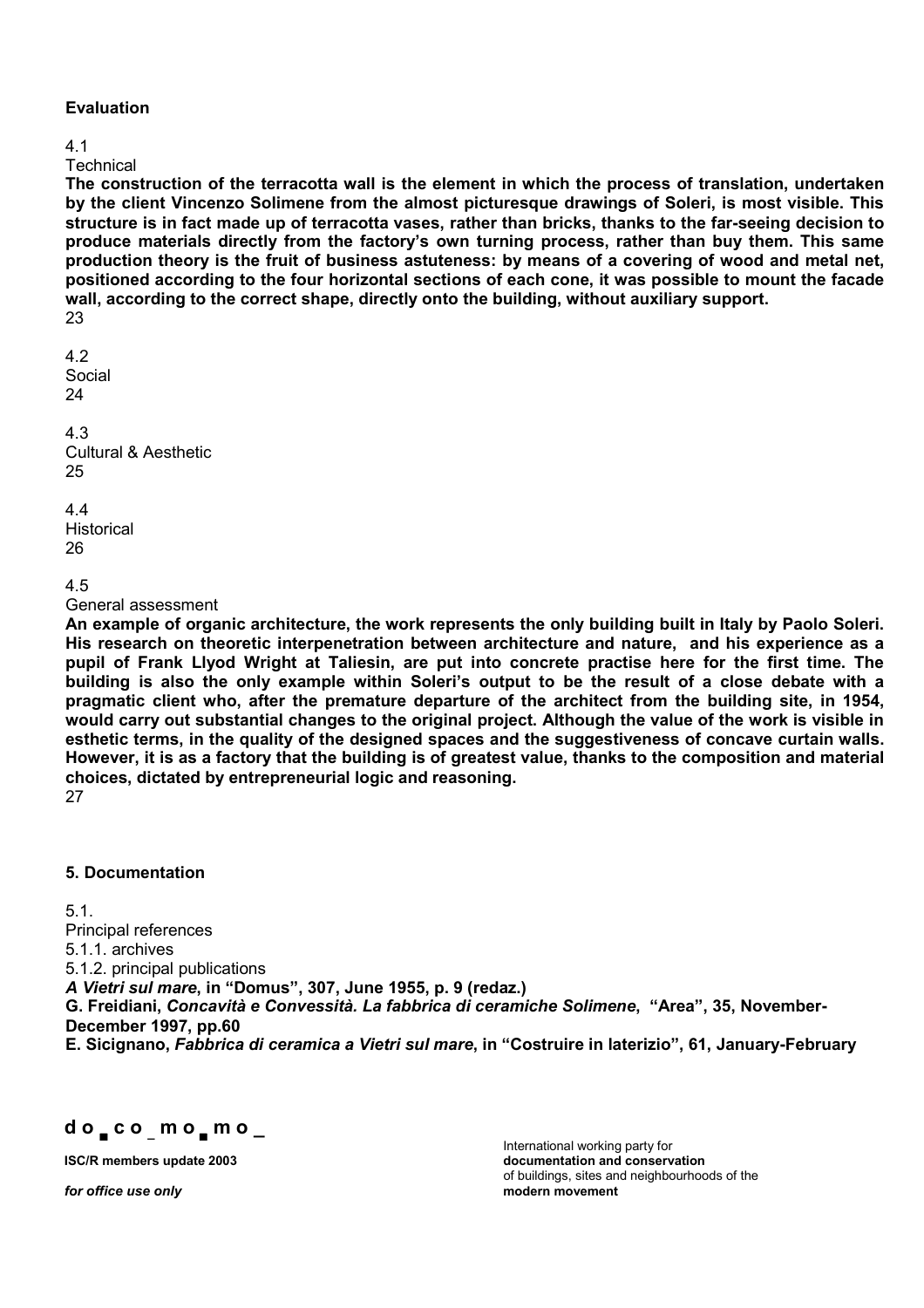**1998, pp. 28-35 G. Freidiani,** *Paolo Soleri e Vietri***, Officina Edizioni, Rome 2000 A.I. Lima,** *Soleri, architettura come ecologia umana***, Jaca Book, Milan 2000 L. Cardellicchio, C. Conforti,** *Alle origini dellíimmaginario spaziale di Soleri: la Fabbrica di Ceramiche Solimene a Vietri sul Mare***, in A.I. Lima (ed.),** *Ri-pensare Soleri***, Jaca Book, Milan 2004, pp.33-42**  *Paolo Soleri. Etica e invenzione urbana***, Jaca Book, Milan 2005**  28

5.2

Visual material attached

5.2.1. **Supporting framework in reinforced concrete under construction** 

5.2.2. **External view (current condition)** 

5.2.3**. Detail of the façade(current condition)** 

5.2.4. **Production hall (modern photo)** 

5.2.5. **Skylight in the production hall (modern photo)** 

5.3 Rapporteur/date **Luciano Cardellicchio, May 2008**  30

name of examining ISC member: date of examination: approval: Wp/ref. no: NAI ref. no: comments:

**d o c o \_ m o m o \_**

*for office use only*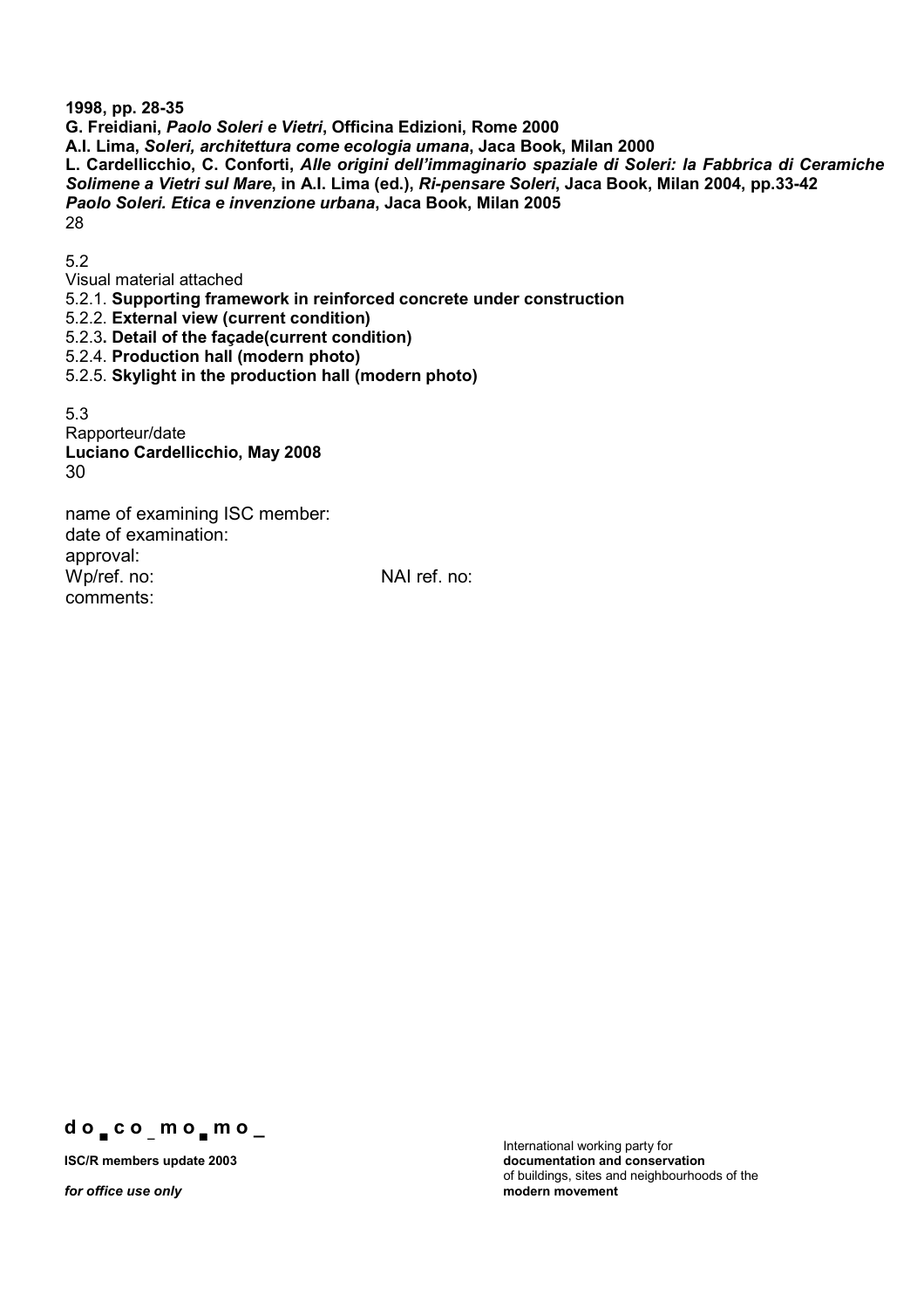#### **Visual material**



5.2.1. Supporting framework in reinforced concrete under construction





5.2.2. External view (current condition) 5.2.3. Detail of the façade (current condition)



*for office use only* **modern movement**